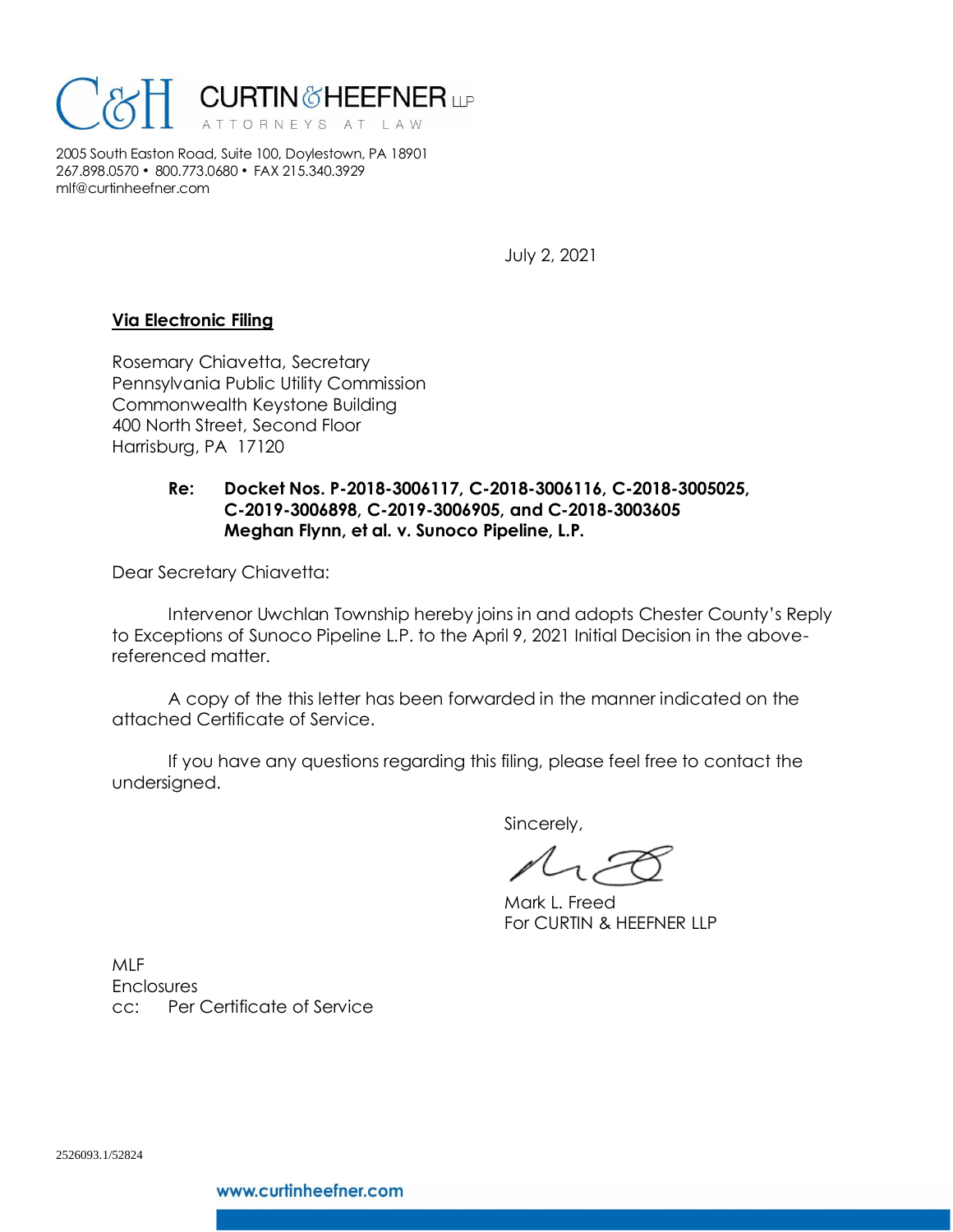## **CERTIFICATE OF SERVICE**

I hereby certify that I have this day served a true copy of the foregoing filing upon parties

identified below via email, unless otherwise indicated:

The Honorable Elizabeth Barnes Administrative Law Judge Office of the Administrative Law Judge Commonwealth Keystone Building P.O. Box 3265 Harrisburg, PA 17105-3265 *[ebarnes@pa.gov](mailto:ebarnes@pa.gov)*

Robert Fox, Esquire Neil Witkes, Esquire Diana A. Silva, Esquire Manko, Gold, Katcher & Fox, LLP 401 City Avenue, Suite 901 Bala Cynwyd, PA 19004 *rfox@mankogold.com nwitkes@mankogold.com dsilva@mankogold.com Counsel for Sunoco Pipeline, LP*

Anthony D. Kanagy, Esquire Garrett P. Lent, Esquire Post & Schell PC 17 North Second Street 12th Floor Harrisburg, PA 17101-1601 akanagy@postschell.com glent@postschell.com *Counsel for Range Resources- Appalachia* 

Vincent M. Pompo, Esquire Guy A. Donatelli, Esquire Lamb McErlane PC 24 East Market St., Box 565 West Chester, PA 19382-0565 *[vpompo@lambmcerlane.com](mailto:vpompo@lambmcerlane.com) [gdonatelli@lambmcerlane.com](mailto:gdonatelli@lambmcerlane.com) Counsel for West Whiteland Township, East Goshen Township, Downingtown Area School*

*District, Rose Tree Media School District*

Curtis Stambaugh, Esq. Assistant General Counsel Sunoco Pipeline, LP 212 N. Third Street, Suite 201 Harrisburg, PA 17101 *curtis.stambaugh@energytransfer.com Counsel for Sunoco Pipeline, LP*

Erin McDowell, Esquire 3000 Town Center Blvd. Canonsburg, PA 15317 *emcdowell@rangeresources.com Counsel for Range Resources Appalachia*

Michael S. Bomstein, Esquire Pinnola & Bomstein Suite 2126 Land Title Building 100 South Broad Street Philadelphia, PA 19110 *mbomstein@gmail.com Counsel for Flynn et al. Complainants*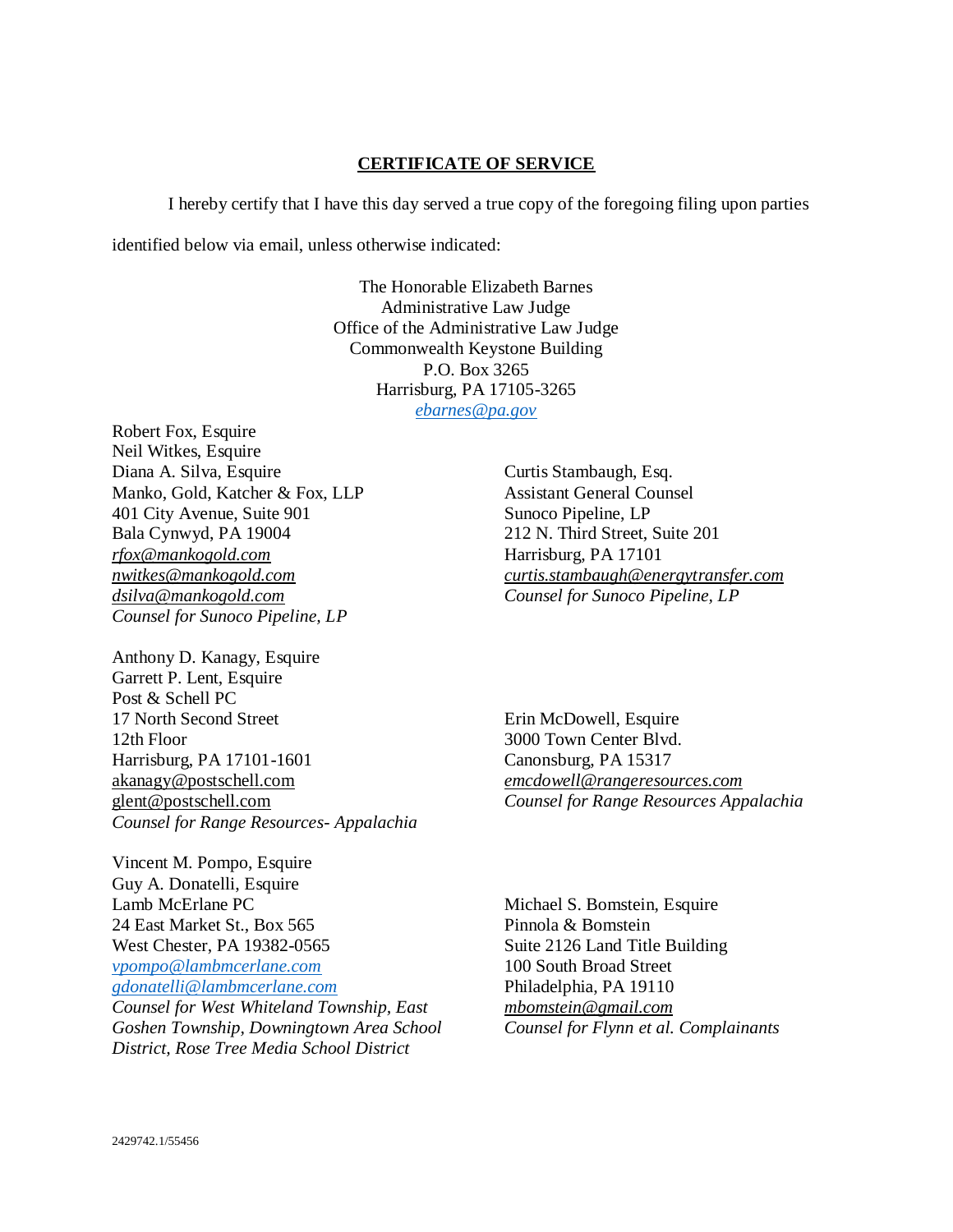Leah Rotenberg, Esquire Mays Connrad & Rotenberg, LLP 1235 Penn Avenue, Suite 202 Wyomissing, PA 19610 *rotenberg@mcr-attorneys.com Counsel for Twin Valley School District*

James R. Flandreau, Esquire Paul Flandreau & Berger, LLP 320 West Front Street Media, PA 19063 *jflandreau@pfblaw.com Counsel for Middletown Township*

William F. Martin, Esquire 201 W. Front Street Media, PA 19063 *MartinW@co.delaware.pa.us Counsel for Delaware County*

Thomas Casey 1113 Windsor Drive West Chester, PA 19380 *tcaseylegal@gmail.com Pro Se Intervenor*

Laura Obenski 14 South Village Avenue Exton, PA 19341 *ljobenski@gmail.com Pro Se Complainant*

Melissa DiBernardino 1602 Old Orchard Lane West Chester, PA 19380 *lissdibernardino@gmail.com Pro Se Complainant* 

Rich Raiders, Esquire Raiders Law 606 North 5<sup>th</sup> Street Reading, PA 19601 *rich@raiderslaw.com Counsel for Andover Homeowners' Association, Inc.*

James C. Dalton, Esquire Unruh Turner Burke & Frees 17 West Gay Street, Suite 200 P.O. Box 515 West Chester, PA 19381-0515 *jdalton@utbf.com Counsel for West Chester Area School District*

Virginia Marcille-Kerslake 103 Shoen Road Exton, PA 19341 *vkerslake@gmail.com Pro Se Intervenor*

James J. Byrne, Esquire Kelly S. Sullivan, Esquire McNichol Byrne & Matlawski, PC 1223 N. Providence Road Media, PA 19063 *[jjbyrne@mbmlawoffice.com](mailto:jjbyrne@mbmlawoffice.com) ksullivan@ mbmlawoffice.com Counsel for Thornbury Township*

Rebecca Britton 211 Andover Drive Exton, PA 19341 *rbrittonlegal@gmail.com Pro Se Complainant*

Michael P. Pierce, Esq. Pierce & Hughes, P.C. 17 Veterans Square P.O. Box 604 Media, PA 19063 *mppierce@pierceandhughes.com Counsel for Edgmont Township*